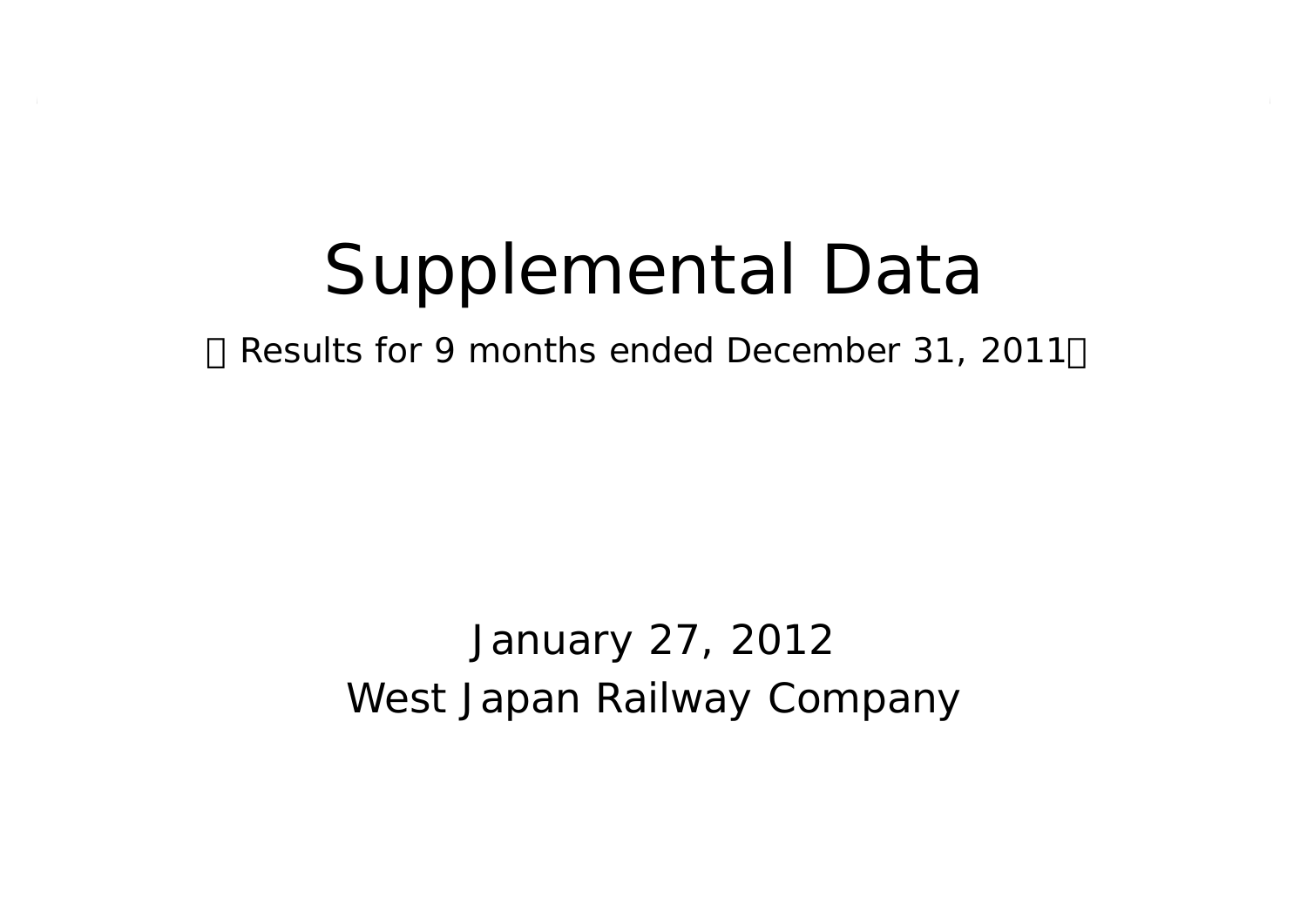## 1.Financial Highlights

|                                |                                |                                |                                    |                |                            |                             |                   |                                  |              | ¥ Billions                                    |
|--------------------------------|--------------------------------|--------------------------------|------------------------------------|----------------|----------------------------|-----------------------------|-------------------|----------------------------------|--------------|-----------------------------------------------|
|                                | 9 months ended<br>Dec 31, 2010 | 9 months ended<br>Dec 31, 2011 |                                    | <b>YOY</b>     | Result                     | Forecast FY2012/3           |                   |                                  | <b>YOY</b>   | <b>Difference</b><br>between the<br>forecasts |
|                                | 12/31<br>4/1<br>A              | $4/1$ 12/31<br>B               | Increase/<br>(Decrease)<br>$B - A$ | %<br>$1 - B/A$ | FY2011/3<br>$\overline{C}$ | As of Oct 27<br>$\mathbf D$ | As of Jan 27<br>E | Increase/<br>(Decrease)<br>$E-C$ | %<br>$1-E/C$ | Increase/<br>(Decrease)<br>$E-D$              |
| Consolidated                   |                                |                                |                                    |                |                            |                             |                   |                                  |              |                                               |
| <b>Operating Revenues</b>      | 904.0                          | 960.1                          | 56.1                               | 6.2            | 1,213.5                    | 1,282.0                     | 1,289.0           | 75.4                             | 6.2          | 7.0                                           |
| Operating Income               | 102.1                          | 100.2                          | (1.8)                              | (1.8)          | 95.9                       | 96.0                        | 107.5             | 11.5                             | 12.0         | 11.5                                          |
| Recurring Profit               | 79.4                           | 77.0                           | (2.3)                              | (2.9)          | 68.9                       | 67.5                        | 79.5              | 10.5                             | 15.3         | 12.0                                          |
| Net Income                     | 46.0                           | 30.0                           | (15.9)                             | (34.6)         | 34.9                       | 40.0                        | 28.5              | (6.4)                            | (18.5)       | (11.5)                                        |
| Non-Consolidated               |                                |                                |                                    |                |                            |                             |                   |                                  |              |                                               |
| <b>Operating Revenues</b>      | 625.6                          | 649.0                          | 23.4                               | 3.7            | 828.6                      | 856.0                       | 864.0             | 35.3                             | 4.3          | 8.0                                           |
| <b>Transportation Revenues</b> | 551.8                          | 573.9                          | 22.0                               | 4.0            | 728.0                      | 754.0                       | 762.0             | 33.9                             | 4.7          | 8.0                                           |
| <b>Operating Expenses</b>      | 537.1                          | 562.3                          | 25.1                               | 4.7            | 752.8                      | 775.0                       | 773.0             | 20.1                             | 2.7          | (2.0)                                         |
| Personnel costs                | 175.0                          | 178.5                          | 3.4                                | 2.0            | 235.3                      | 236.0                       | 237.5             | 2.1                              | 0.9          | 1.5                                           |
| Non personnel costs            | 224.8                          | 237.3                          | 12.5                               | 5.6            | 333.4                      | 339.5                       | 339.0             | 5.5                              | 1.7          | (0.5)                                         |
| Energy costs                   | 25.2                           | 26.9                           | 1.7                                | 6.7            | 33.7                       | 37.0                        | 37.0              | 3.2                              | 9.7          |                                               |
| Maintenance costs              | 84.1                           | 87.5                           | 3.4                                | 4.1            | 135.8                      | 135.5                       | 134.5             | (1.3)                            | (1.0)        | (1.0)                                         |
| Miscellaneous costs            | 115.4                          | 122.7                          | 7.3                                | 6.3            | 163.8                      | 167.0                       | 167.5             | 3.6                              | 2.2          | 0.5                                           |
| Depreciation                   | 93.6                           | 103.5                          | 9.8                                | 10.6           | 129.1                      | 143.0                       | 141.4             | 12.2                             | 9.5          | (1.6)                                         |
| Operating Income               | 88.4                           | 86.6                           | (1.7)                              | (2.0)          | 75.8                       | 81.0                        | 91.0              | 15.1                             | 20.0         | 10.0                                          |
| Recurring Profit               | 65.3                           | 64.5                           | (0.8)                              | (1.3)          | 48.5                       | 54.0                        | 64.5              | 15.9                             | 32.9         | 10.5                                          |
| Net Income                     | 38.4                           | 24.2                           | (14.2)                             | (36.9)         | 28.5                       | 31.5                        | 23.5              | (5.0)                            | (17.6)       | (8.0)                                         |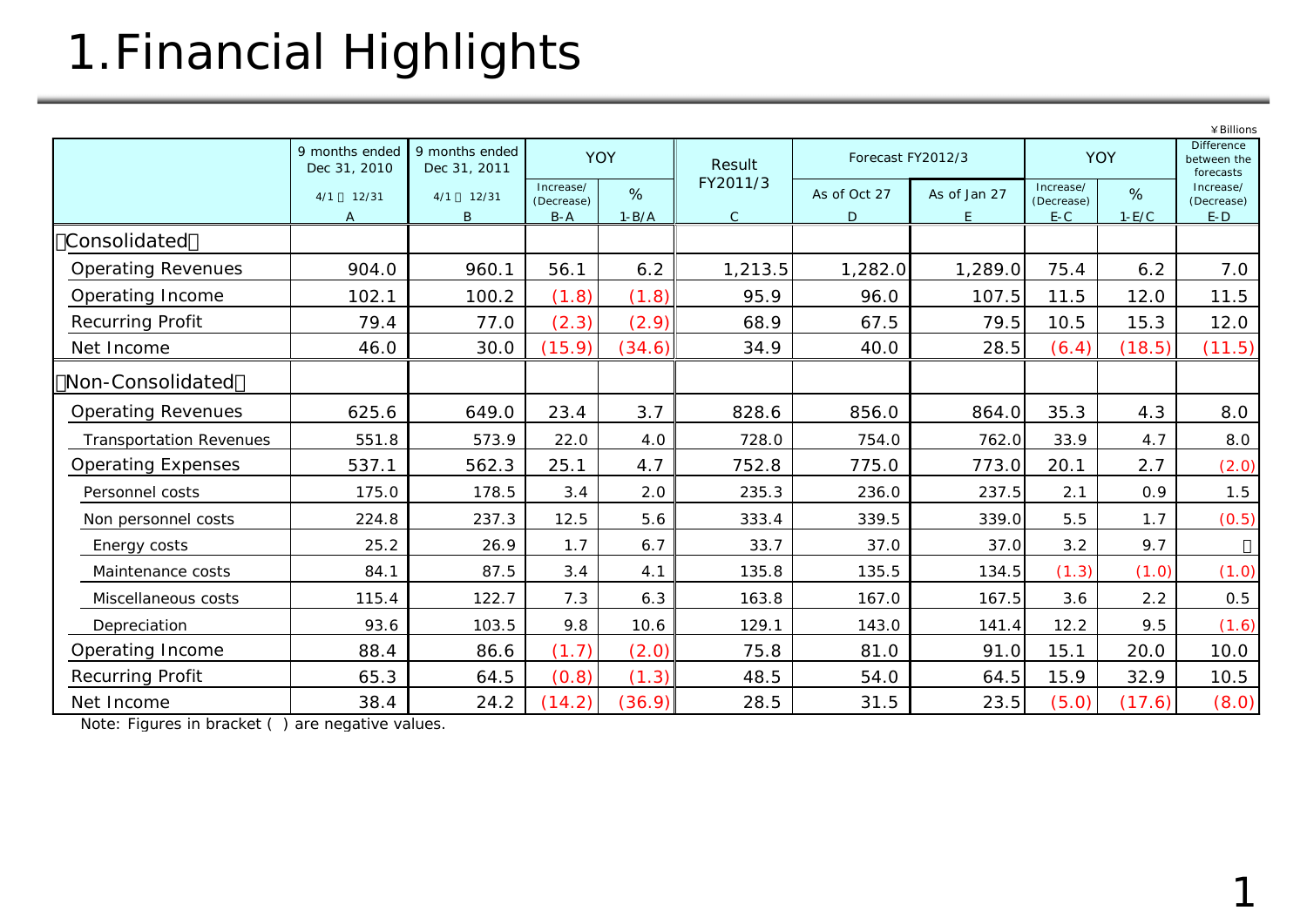### 2.Non-Consolidated Financial Results

|                                        |                                |                                |                         | $4$ Billions |
|----------------------------------------|--------------------------------|--------------------------------|-------------------------|--------------|
|                                        | 9 months ended<br>Dec 31, 2010 | 9 months ended<br>Dec 31, 2011 | <b>YOY</b>              |              |
|                                        | 4/1<br>12/31                   | 4/1<br>12/31                   | Increase/<br>(Decrease) | %            |
|                                        |                                | Β                              | $B-A$                   | $1 - B/A$    |
| <b>Operating Revenues</b>              | 625.6                          | 649.0                          | 23.4                    | 3.7          |
| Transportation revenues                | 551.8                          | 573.9                          | 22.0                    | 4.0          |
| Other                                  | 73.7                           | 75.1                           | 1.3                     | 1.8          |
| <b>Operating Expenses</b>              | 537.1                          | 562.3                          | 25.1                    | 4.7          |
| Personnel costs                        | 175.0                          | 178.5                          | 3.4                     | 2.0          |
| Non personnel costs                    | 224.8                          | 237.3                          | 12.5                    | 5.6          |
| Energy costs                           | 25.2                           | 26.9                           | 1.7                     | 6.7          |
| Maintenance costs                      | 84.1                           | 87.5                           | 3.4                     | 4.1          |
| Miscellaneous costs                    | 115.4                          | 122.7                          | 7.3                     | 6.3          |
| Rental payments, etc.                  | 18.8                           | 17.7                           | (1.0)                   | (5.8)        |
| <b>Taxes</b>                           | 24.7                           | 25.1                           | 0.3                     | 1.6          |
| Depreciation                           | 93.6                           | 103.5                          | 9.8                     | 10.6         |
| Operating Income                       | 88.4                           | 86.6                           | (1.7)                   | (2.0)        |
| Non-operating revenues<br>and expenses | (23.0)                         | (22.1)                         | 0.9                     | (3.9)        |
| Non-operating revenues                 | 2.4                            | 2.6                            | 0.1                     |              |
| Non-operating expenses                 | 25.5                           | 24.8                           | (0.7)                   |              |
| <b>Recurring Profit</b>                | 65.3                           | 64.5                           | (0.8)                   | (1.3)        |
| Extraordinary profit<br>and loss, net  | (0.5)                          | (1.9)                          | (1.3)                   |              |
| Extraordinary profit                   | 15.2                           | 11.7                           | (3.5)                   |              |
| <b>Extraordinary loss</b>              | 15.8                           | 13.7                           | (2.1)                   |              |
| Net Income                             | 38.4                           | 24.2                           | (14.2)                  | (36.9)       |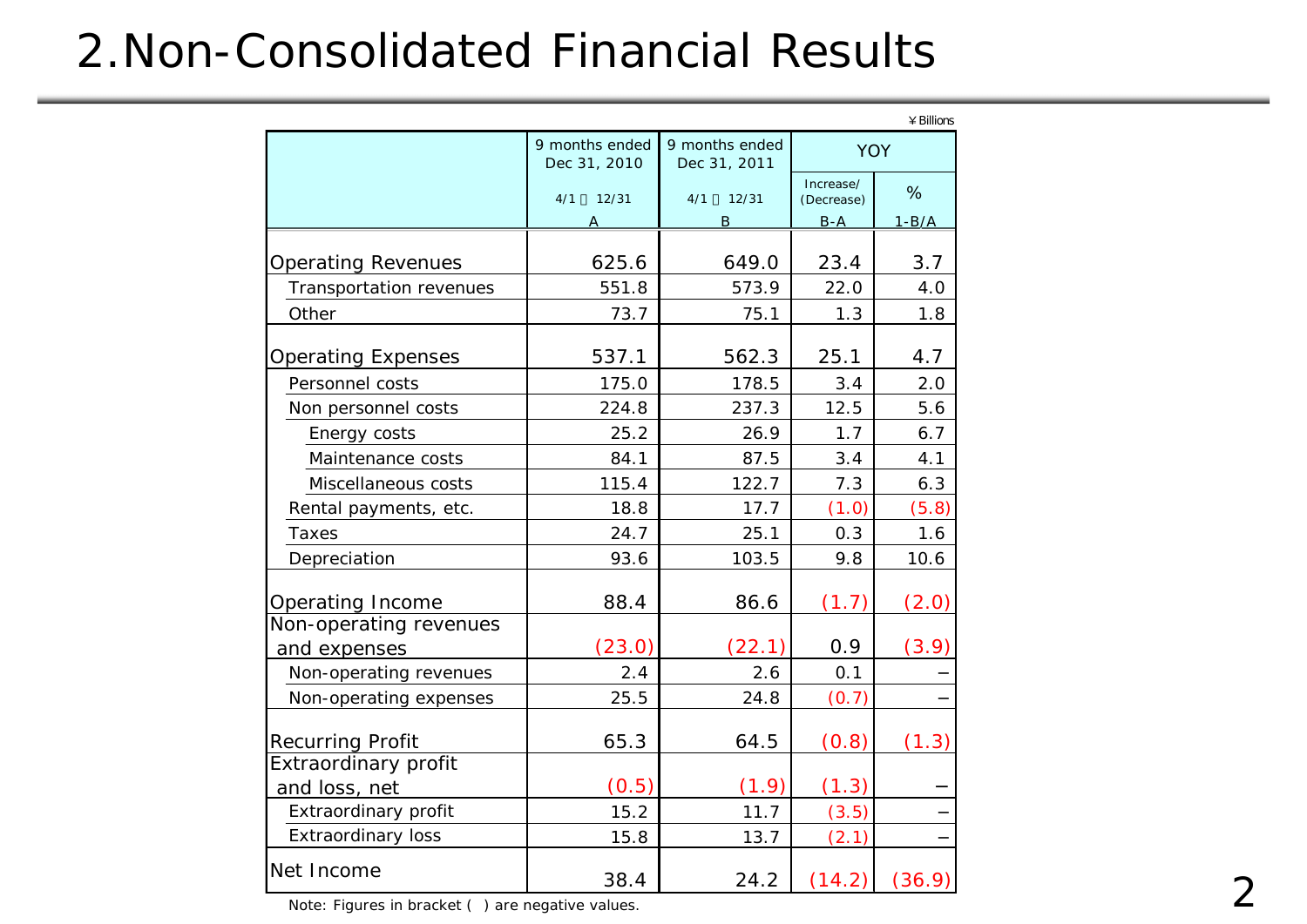#### 3.Transportation Revenues and Passenger-Kilometers

|                           | <b>Transportation Revenues</b> |                                    |                 |          |                                     | ¥ Billions     | Passenger-Kilometers |                                    |                      |          | Millions of passenger-kilometers    |                        |
|---------------------------|--------------------------------|------------------------------------|-----------------|----------|-------------------------------------|----------------|----------------------|------------------------------------|----------------------|----------|-------------------------------------|------------------------|
|                           |                                | 9 months ended Dec 31<br>4/1 12/31 |                 |          | 3 months ended Dec 31<br>10/1 12/31 |                |                      | 9 months ended Dec 31<br>4/1 12/31 |                      |          | 3 months ended Dec 31<br>10/1 12/31 |                        |
|                           | FY2011/3                       | FY2012/3                           | <b>YOY</b>      | FY2011/3 | FY2012/3                            | <b>YOY</b>     | FY2011/3             | FY2012/3                           | <b>YOY</b>           | FY2011/3 | FY2012/3                            | <b>YOY</b>             |
| Total                     | 551.8                          | 573.9                              | 22.0<br>4.0%    | 186.7    | 196.7                               | 9.9<br>5.3%    | 40,088               | 41,173                             | 1,085<br>2.7%        | 13,468   | 13,975                              | 506<br>3.8%            |
| Shinkansen                | 245.7                          | 267.4                              | 21.6<br>8.8%    | 84.7     | 93.1                                | 8.3<br>9.9%    | 11,841               | 12,899                             | 1,058<br>8.9%        | 4,144    | 4,539                               | 394<br>9.5%            |
| <b>Commuter Passes</b>    | 6.8                            | 6.7                                | (0.0)<br>(0.3%  | 2.2      | 2.2                                 | (0.0)<br>(0.4% | 545                  | 546                                | $\mathbf{O}$<br>0.2% | 177      | 178                                 | 0.6%                   |
| Non-Commuter Passes       | 238.9                          | 260.6                              | 21.7<br>9.1%    | 82.4     | 90.8                                | 8.3<br>10.2%   | 11,295               | 12,353                             | 1,057<br>9.4%        | 3,967    | 4,361                               | 393<br>9.9%            |
| <b>Conventional Lines</b> | 306.0                          | 306.4                              | 0.4<br>0.1%     | 102.0    | 103.6                               | 1.6<br>1.6%    | 28,247               | 28,274                             | 26<br>0.1%           | 9,324    | 9,435                               | 111<br>1.2%            |
| <b>Commuter Passes</b>    | 106.7                          | 106.7                              | 0.0<br>0.0%     | 35.3     | 35.3                                | 0.0<br>0.1%    | 17,419               | 17,448                             | 29<br>0.2%           | 5,671    | 5,692                               | 21<br>0.4%             |
| Non-Commuter Passes       | 199.2                          | 199.6                              | 0.4<br>0.2%     | 66.6     | 68.2                                | 1.6<br>2.4%    | 10,827               | 10,825                             | (2)<br>$0.0\%$       | 3,652    | 3,743                               | 90<br>2.5%             |
| Kyoto-Osaka-Kobe<br>Area  | 215.5                          | 216.5                              | 0.9<br>0.5%     | 71.8     | 73.0                                | 1.1<br>1.6%    | 21,372               | 21,425                             | 53<br>0.3%           | 7,061    | 7,142                               | 81<br>1.2%             |
| <b>Commuter Passes</b>    | 86.0                           | 86.1                               | 0.0<br>0.1%     | 28.5     | 28.5                                | 0.0<br>0.1%    | 14,050               | 14,083                             | 32<br>0.2%           | 4,587    | 4,605                               | 17<br>0.4%             |
| Non-Commuter Passes       | 129.4                          | 130.3                              | 0.9<br>0.7%     | 43.3     | 44.5                                | 1.1<br>2.7%    | 7,321                | 7,341                              | 20<br>0.3%           | 2,473    | 2,537                               | 64<br>2.6%             |
| <b>Other Lines</b>        | 90.5                           | 89.9                               | (0.5)<br>(0.6%) | 30.1     | 30.6                                | 0.4<br>1.5%    | 6,875                | 6,848                              | (26)<br>$(0.4\%)$    | 2,262    | 2,293                               | 30<br>1.3%             |
| <b>Commuter Passes</b>    | 20.7                           | 20.6                               | (0.0)<br>(0.3%) | 6.8      | 6.8                                 | 0.0<br>0.0%    | 3,368                | 3,364                              | (3)<br>$(0.1\%)$     | 1,083    | 1,087                               | $\overline{4}$<br>0.4% |
| Non-Commuter Passes       | 69.8                           | 69.2                               | (0.5)<br>(0.7%) | 23.3     | 23.7                                | 0.4<br>1.9%    | 3,506                | 3,483                              | (2.3)<br>(0.7%)      | 1,179    | 1,205                               | 26<br>2.2%             |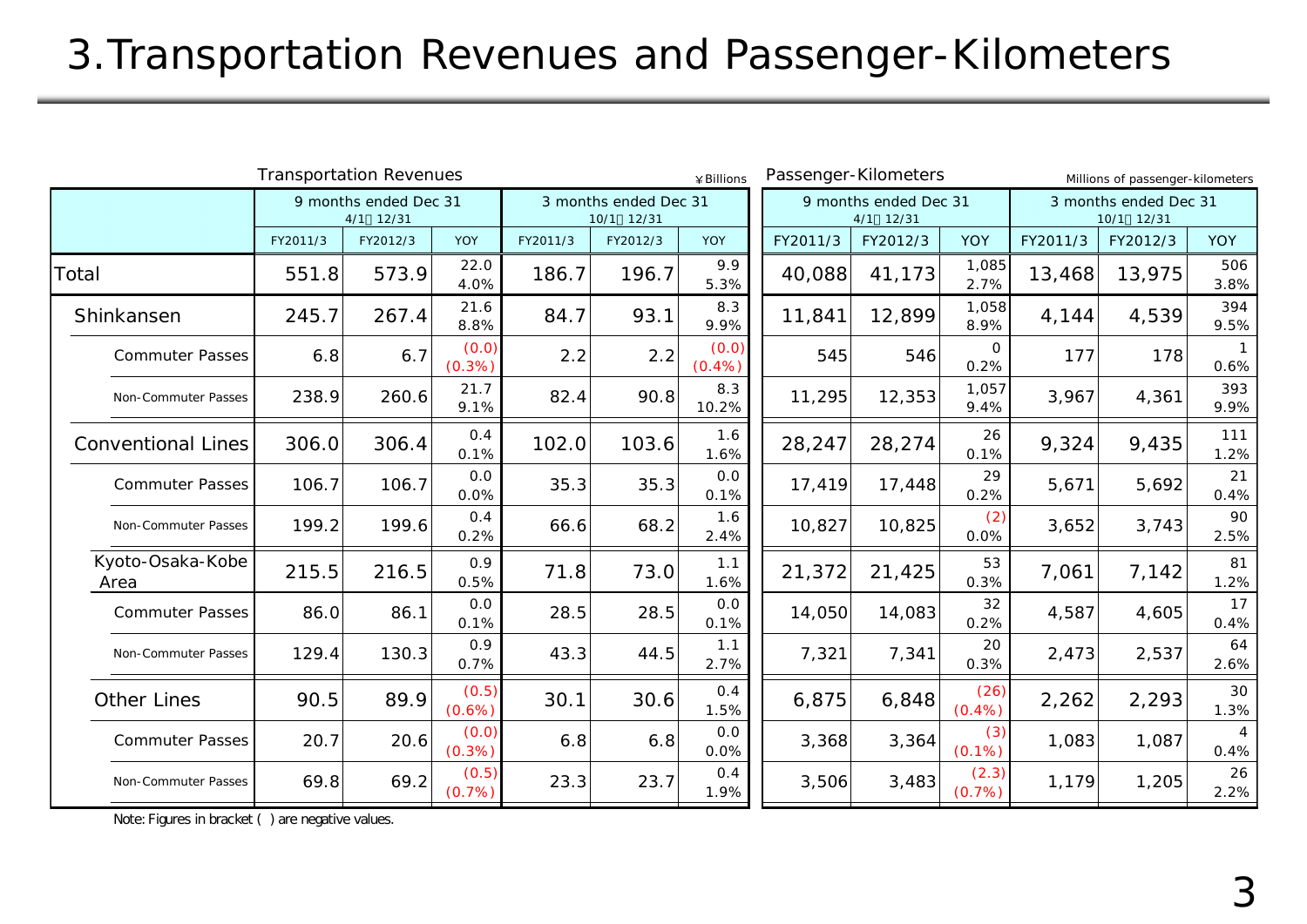#### 4. Consolidated Financial Results

|                                        |                                |                                |                                  | ¥ Billions      |
|----------------------------------------|--------------------------------|--------------------------------|----------------------------------|-----------------|
|                                        | 9 months ended<br>Dec 31, 2010 | 9 months ended<br>Dec 31, 2011 | <b>YOY</b>                       |                 |
|                                        | 4/1<br>12/31<br>A              | 4/1<br>12/31<br>B              | Increase/<br>(Decrease)<br>$B-A$ | %<br>$1-B/A$    |
| <b>Operating Revenues</b>              | 904.0                          | 960.1                          | 56.1                             | 6.2             |
| <b>Operating Expenses</b>              | 801.9                          | 859.9                          | 57.9                             | 7.2             |
| Operating Income                       | 102.1                          | 100.2                          | (1.8)                            | (1.8)           |
| Non-operating revenues<br>and expenses | (22.7)                         | (23.1)                         | (0.4)                            |                 |
| Non-operating revenues                 | 4.2                            | 3.3                            | (0.9)                            |                 |
| Non-operating expenses                 | 26.9                           | 26.4                           | (0.4)                            |                 |
| <b>Recurring Profit</b>                | 79.4                           | 77.0                           | (2.3)                            | (2.9)           |
| Extraordinary profit and<br>loss, net  | (1.2)                          | (1.3)                          | (0.0)                            |                 |
| Extraordinary profit                   | 16.2                           | 15.0                           | (1.1)                            |                 |
| Extraordinary loss                     | 17.4                           | 16.3                           | (1.1)                            |                 |
| Net Income                             | 46.0                           | 30.0                           | (15.9)                           | (34.6)          |
| Comprehensive Income                   | 45.0                           | 28.1                           |                                  | $(16.8)$ (37.5) |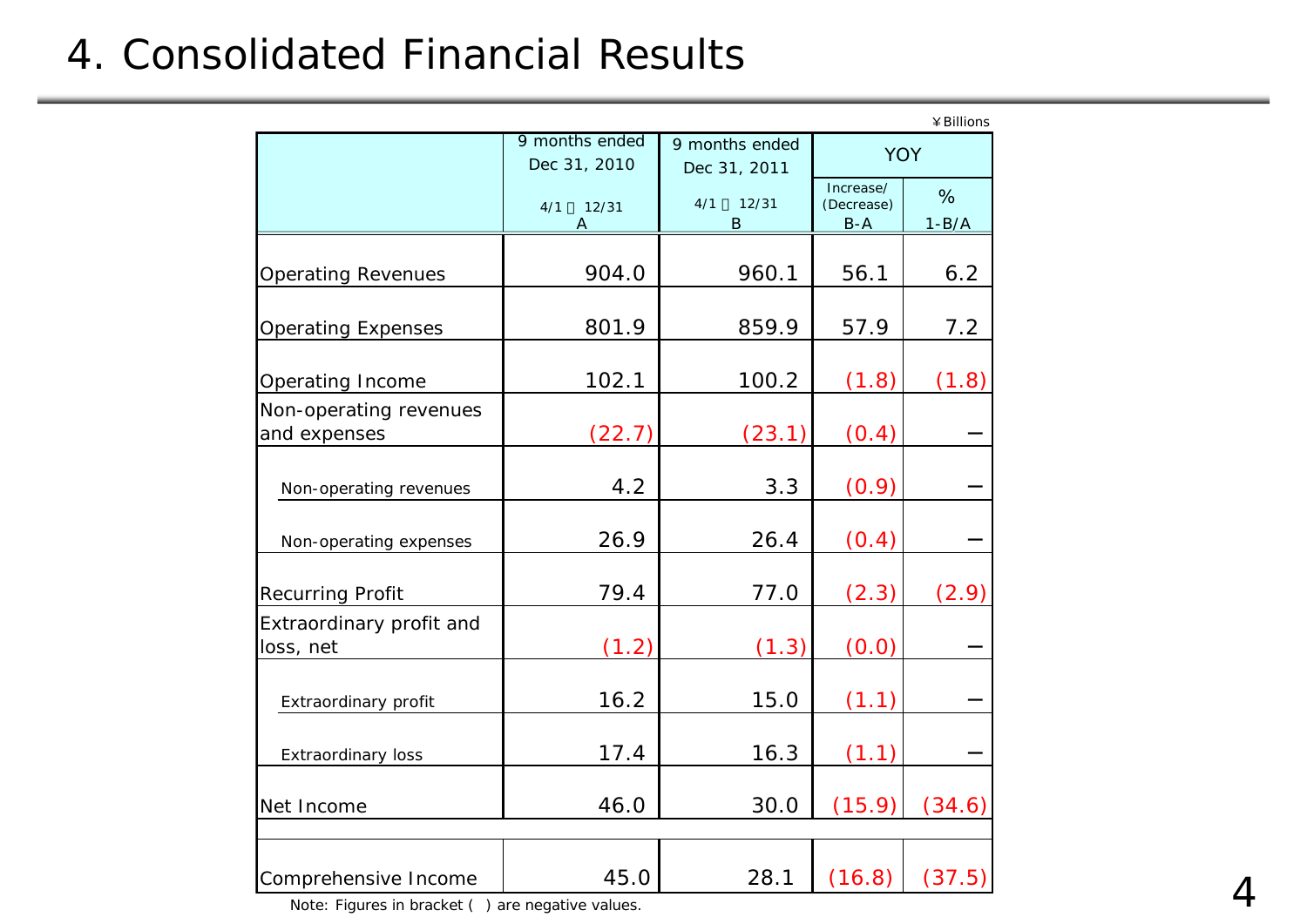#### 5.Consolidated Financial Results (Segment Information)

|                                  | 9 months ended Dec 31,<br>2010 | 9 months ended Dec 31,<br>2011 | <b>YOY</b>                         |                |
|----------------------------------|--------------------------------|--------------------------------|------------------------------------|----------------|
|                                  | 4/1<br>12/31<br>Α              | 12/31<br>4/1<br>B              | Increase/<br>(Decrease)<br>$B - A$ | %<br>$1 - B/A$ |
| Operating Revenues <sup>*1</sup> | 904.0                          | 960.1                          | 56.1                               | 6.2            |
| Transportation                   | 609.2                          | 631.8                          | 22.5                               | 3.7            |
| Sales of goods and food services | 151.9                          | 175.5                          | 23.6                               | 15.6           |
| Sales of goods and food services | 100.1                          | 101.0                          | 0.8                                | 0.9            |
| JR Kyoto Isetan Department Store | 47.5                           | 70.6                           | 23.0                               | 48.6           |
| Real estate                      | 54.0                           | 67.1                           | 13.1                               | 24.3           |
| Shopping center                  | 36.0                           | 41.0                           | 4.9                                | 13.9           |
| Real estate lease and sale*3     | 16.7<br>0.6                    | 24.9<br>4.6                    | 8.2                                | 49.1           |
| Other businesses                 | 88.8                           | 85.6                           | (3.2)                              | (3.6)          |
| Hotel                            | 24.7                           | 24.2                           | (0.5)                              | (2.1)          |
| Nippon Travel Agency             | 27.9                           | 25.9                           | (2.0)                              | (7.2)          |
| Operating Income <sup>*2</sup>   | 102.1                          | 100.2                          | (1.8)                              | (1.8)          |
| Transportation                   | 77.8                           | 77.1                           | (0.6)                              | (0.9)          |
| Sales of goods and food services | 3.5                            | (1.6)                          | (5.2)                              |                |
| Sales of goods and food services | 2.8                            | 3.1                            | 0.3                                | 11.6           |
| JR Kyoto Isetan Department Store | 0.4                            | (5.0)                          | (5.5)                              |                |
| Real estate                      | 17.0                           | 19.4                           | 2.3                                | 13.9           |
| Shopping center                  | 5.6                            | 6.3                            | 0.7                                | 12.5           |
| Real estate lease and sale       | 1.9                            | 5.6                            | 3.7                                | 197.8          |
| Other businesses                 | 3.0                            | 4.4                            | 1.3                                | 45.3           |
| Hotel                            | 1.5                            | 1.4                            | (0.1)                              | (7.0)          |
| Nippon Travel Agency             | (1.5)                          | (1.2)                          | 0.3                                |                |

Note: Figures in bracket ( ) are negative values.

 $*$ <sup>1</sup> Operating revenues are the revenues from third parties ( = customers).

The breakdowns of operating revenues by each segment are the sums of revenues of major subsidiaries.

\*<sup>2</sup> The breakdowns of operating income by each segment are the sums of incomes of major subsidiaries before eliminating internal transactions.

\*<sup>3</sup> Figures in bracket are the sales of condominiums. (Included in Real estate lease and sale)

¥Billions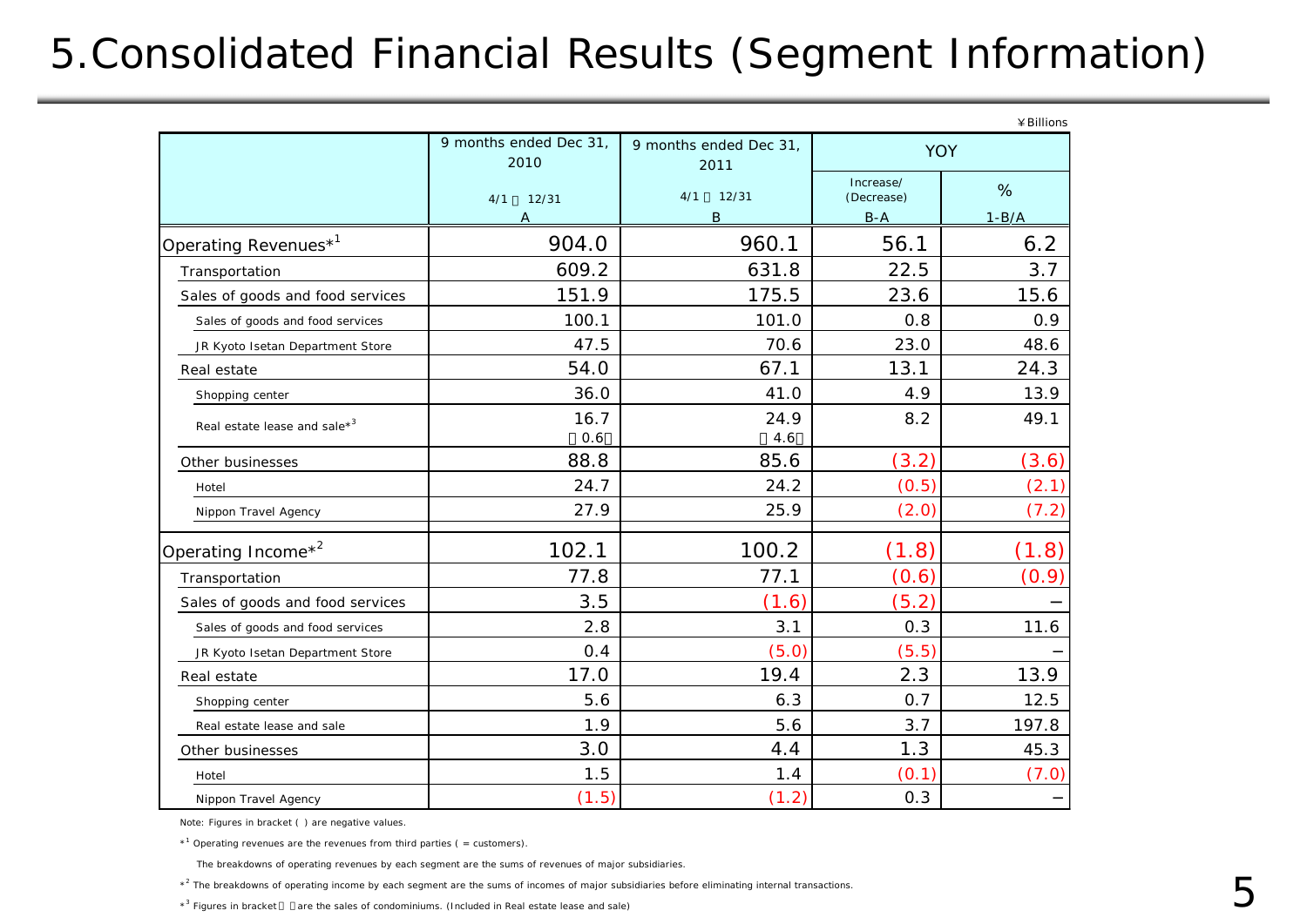#### 6. Non-Consolidated Financial Forecasts

|                                     |          |                   |              |                         |         | ¥ Billions                       |  |
|-------------------------------------|----------|-------------------|--------------|-------------------------|---------|----------------------------------|--|
|                                     | Result   | Forecast FY2012/3 |              | <b>YOY</b>              |         | <b>Difference</b><br>between the |  |
|                                     | FY2011/3 | As of Oct 27      | As of Jan 27 | Increase/<br>(Decrease) | %       | forecasts                        |  |
|                                     | A        | B                 | $\mathsf{C}$ | $C - A$                 | $1-C/A$ | $C - B$                          |  |
| <b>Operating Revenues</b>           | 828.6    | 856.0             | 864.0        | 35.3                    | 4.3     | 8.0                              |  |
| Transportation revenues             | 728.0    | 754.0             | 762.0        | 33.9                    | 4.7     | 8.0                              |  |
| Other                               | 100.6    | 102.0             | 102.0        | 1.3                     | 1.4     |                                  |  |
| <b>Operating Expenses</b>           | 752.8    | 775.0             | 773.0        | 20.1                    | 2.7     | (2.0)                            |  |
| Personnel costs                     | 235.3    | 236.0             | 237.5        | 2.1                     | 0.9     | 1.5                              |  |
| Non personnel costs                 | 333.4    | 339.5             | 339.0        | 5.5                     | 1.7     | (0.5)                            |  |
| Energy costs                        | 33.7     | 37.0              | 37.0         | 3.2                     | 9.7     |                                  |  |
| Maintenance costs                   | 135.8    | 135.5             | 134.5        | (1.3)                   | (1.0)   | (1.0)                            |  |
| Miscellaneous costs                 | 163.8    | 167.0             | 167.5        | 3.6                     | 2.2     | 0.5                              |  |
| Rental payments, etc.               | 25.1     | 25.0              | 23.6         | (1.5)                   | (6.1)   | (1.4)                            |  |
| Taxes                               | 29.8     | 31.5              | 31.5         | 1.6                     | 5.6     |                                  |  |
| Depreciation                        | 129.1    | 143.0             | 141.4        | 12.2                    | 9.5     | (1.6)                            |  |
| Operating Income                    | 75.8     | 81.0              | 91.0         | 15.1                    | 20.0    | 10.0                             |  |
| Non-operating revenues and expenses | (27.2)   | (27.0)            | (26.5)       | 0.7                     | (2.9)   | 0.5                              |  |
| Non-operating revenues              | 7.0      | 6.5               | 6.8          | (0.2)                   |         | 0.3                              |  |
| Non-operating expenses              | 34.3     | 33.5              | 33.3         | (1.0)                   |         | (0.2)                            |  |
| Recurring Profit                    | 48.5     | 54.0              | 64.5         | 15.9                    | 32.9    | 10.5                             |  |
| Extraordinary profit and loss, net  | (0.4)    | (1.5)             | (1.5)        | (1.0)                   |         |                                  |  |
| Extraordinary profit                | 48.9     | 9.1               |              |                         |         |                                  |  |
| <b>Extraordinary loss</b>           | 49.4     | 10.6              |              |                         |         |                                  |  |
| Net Income                          | 28.5     | 31.5              | 23.5         | (5.0)                   | (17.6)  | (8.0)                            |  |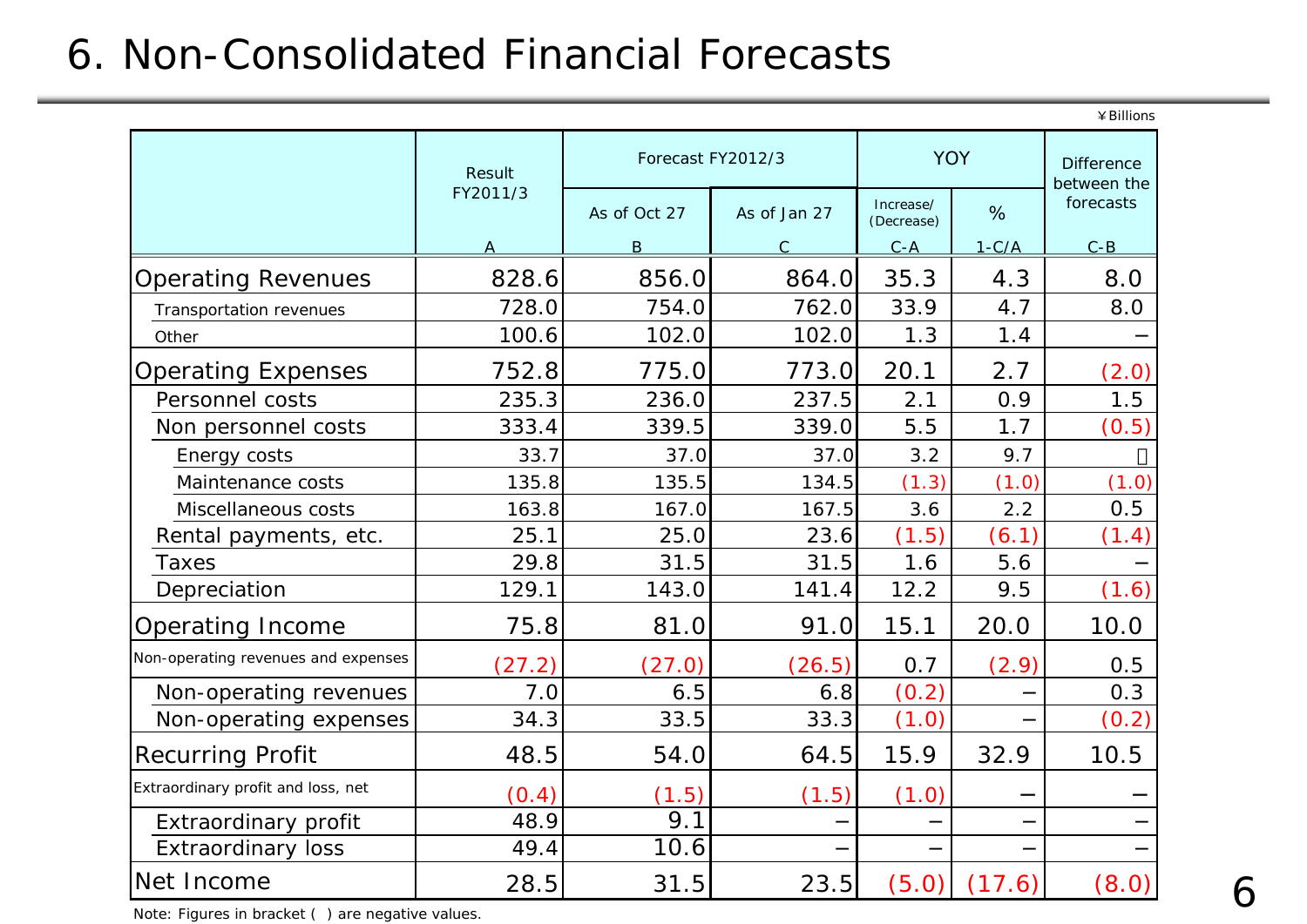¥Billions

|                                | Result       |                              | Forecast FY2012/3 | <b>YOY</b>              | <b>Difference</b><br>between |                  |
|--------------------------------|--------------|------------------------------|-------------------|-------------------------|------------------------------|------------------|
|                                | FY2011/3     | As of Oct 27<br>As of Jan 27 |                   | Increase/<br>(Decrease) | %                            | the<br>forecasts |
|                                | $\mathbf{A}$ | $\mathbf{B}$                 | $\mathcal{C}$     | $C - A$                 | $1-C/A$                      | $C - B$          |
| <b>Transportation Revenues</b> | 728.0        | 754.0                        | 762.0             | 33.9                    | 4.7                          | 8.0              |
|                                |              |                              |                   |                         |                              |                  |
| Shinkansen                     | 323.9        | 348.3                        | 354.8             | 30.8                    | 9.5                          | 6.4              |
| <b>Conventional Lines</b>      | 404.0        | 405.6                        | 407.1             | 3.1                     | 0.8                          | 1.5              |
|                                |              |                              |                   |                         |                              |                  |
| Kyoto-Osaka-Kobe Area          | 284.4        | 286.3                        | 287.2             | 2.8                     | 1.0                          | 0.8              |
|                                |              |                              |                   |                         |                              |                  |
| Other Lines                    | 119.6        | 119.2                        | 119.9             | 0.2                     | 0.2                          | 0.6              |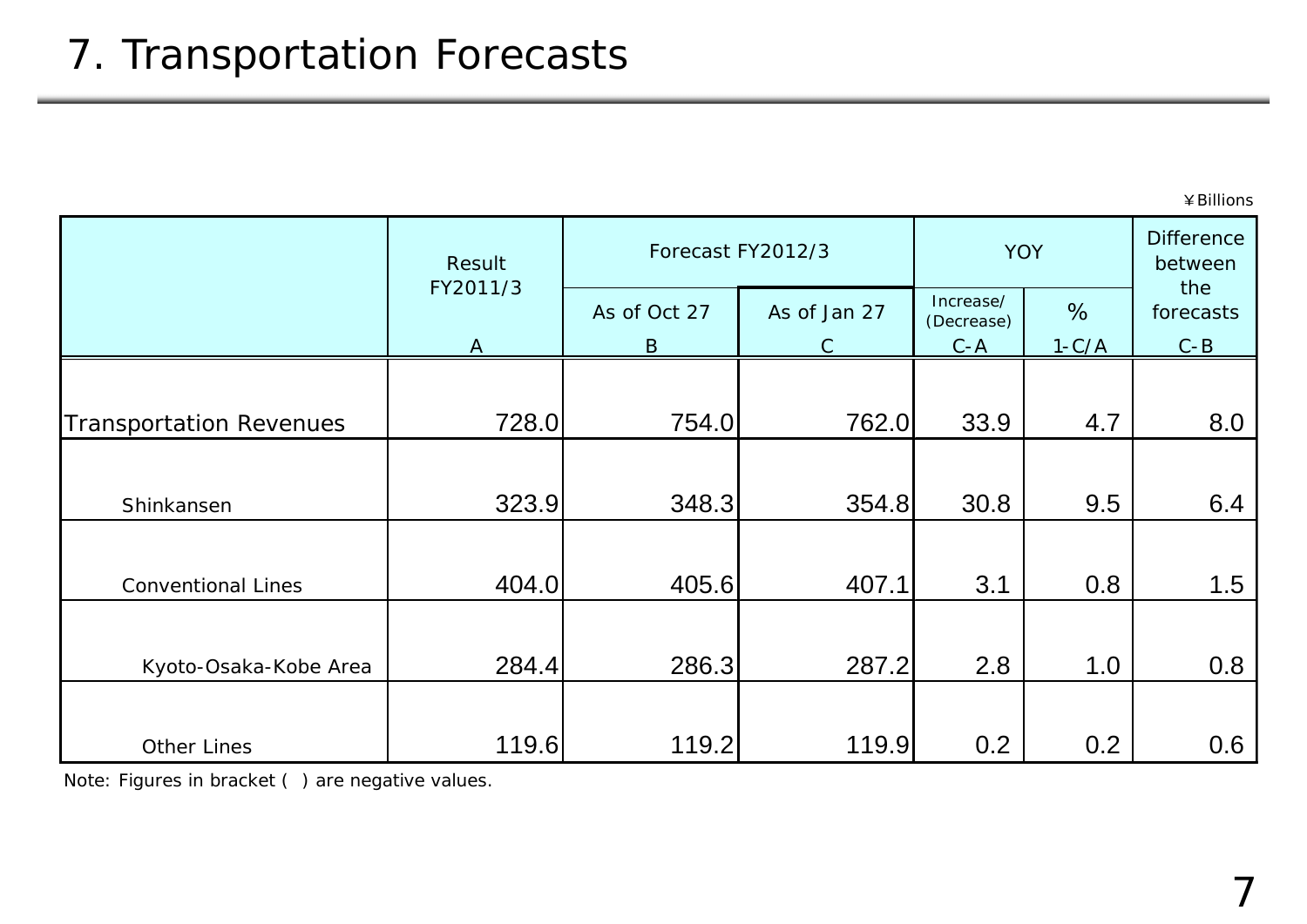#### 8. Consolidated Financial Forecasts

|                                                 |           |                   |              |                         |         | ¥Billions                    |
|-------------------------------------------------|-----------|-------------------|--------------|-------------------------|---------|------------------------------|
|                                                 | Result    | Forecast FY2012/3 |              | <b>YOY</b>              |         | <b>Difference</b><br>between |
|                                                 | FY2011/3  | As of Oct 27      | As of Jan 27 | Increase/<br>(Decrease) | %       | the<br>forecasts             |
|                                                 | A         | B                 | $\mathsf{C}$ | $C - A$                 | $1-C/A$ | $C - B$                      |
| <b>Operating Revenues</b>                       | 1,213.5   | 1,282.0           | 1,289.0      | 75.4                    | 6.2     | 7.0                          |
| <b>Operating Expenses</b>                       | 1, 117.5  | 1,186.0           | 1,181.5      | 63.9                    | 5.7     | (4.5)                        |
| Operating Income                                | 95.9      | 96.0              | 107.5        | 11.5                    | 12.0    | 11.5                         |
| Non-operating revenues and<br>expenses          | (27.0)    | (28.5)            | (28.0)       | (0.9)                   |         | 0.5                          |
| Non-operating revenues                          | 9.4       | 7.6               | 7.9          | (1.5)                   |         | 0.3                          |
| Non-operating expenses                          | 36.5      | 36.1              | 35.9         | (0.6)                   |         | (0.2)                        |
| <b>Recurring Profit</b>                         | 68.9      | 67.5              | 79.5         | 10.5                    | 15.3    | 12.0                         |
| Extraordinary profit and<br>loss, net           | (7.9)     | (2.5)             | (2.5)        | 5.4                     |         |                              |
| Extraordinary profit                            | 51.1      |                   |              |                         |         |                              |
| <b>Extraordinary loss</b>                       | 59.0      |                   |              |                         |         |                              |
| Net Income                                      | 34.9      | 40.0              | 28.5         | (6.4)                   | (18.5)  | (11.5)                       |
|                                                 |           |                   |              |                         |         |                              |
| $(\yen)^*$ <sup>1</sup><br>Net income per share | 18,066.01 | 206.57            | 147.18       |                         |         |                              |

Note: Figures in bracket ( ) are negative values.

\*1 The Company conducted a stock split on July 1, 2011, at a ratio of 100 ordinary shares for each ordinary share.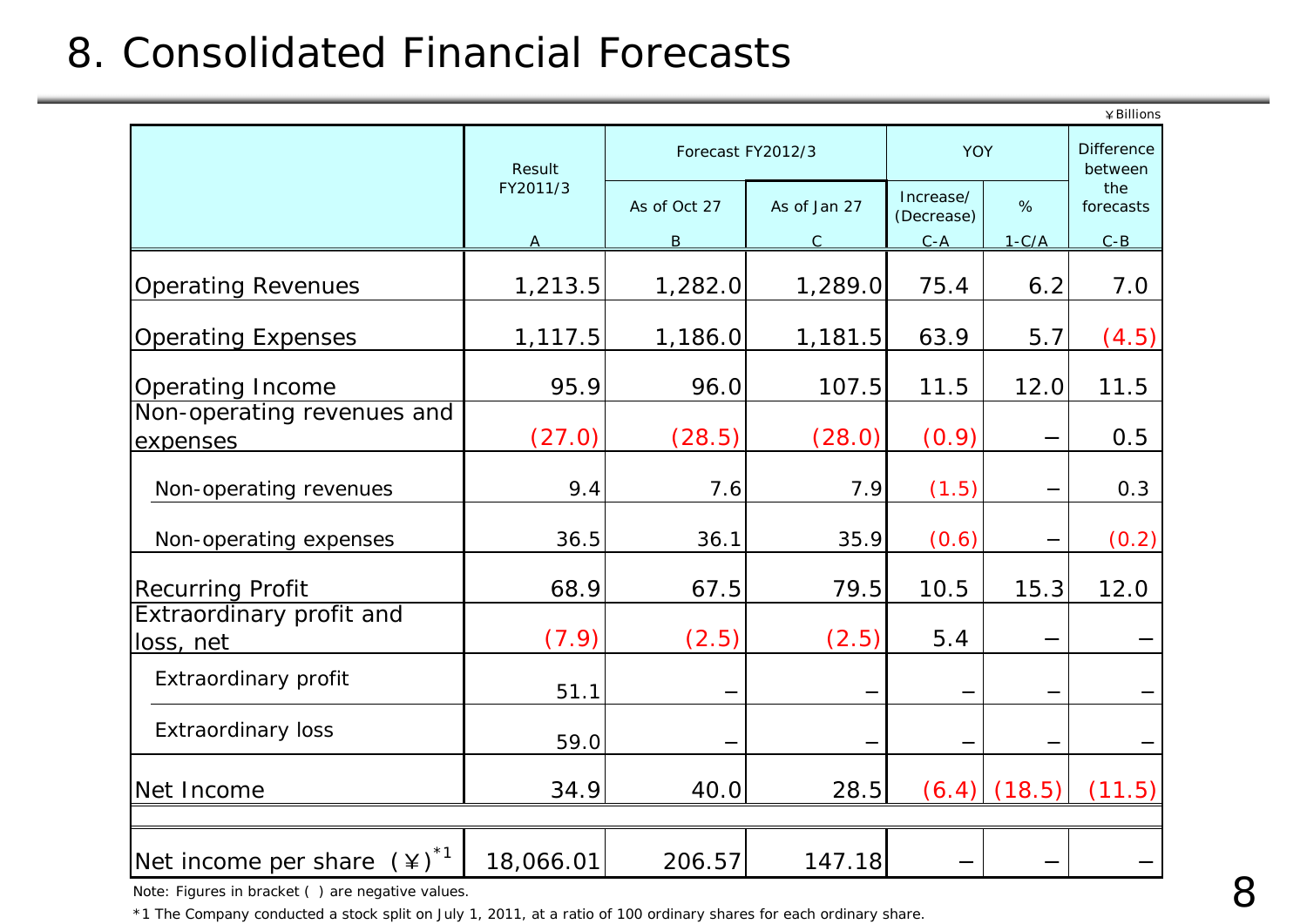#### 9.Consolidated Financial Forecasts (Segment Information)

|                                          |          |                   |               |                         |            | ¥Billions                        |  |
|------------------------------------------|----------|-------------------|---------------|-------------------------|------------|----------------------------------|--|
|                                          | Result   | Forecast FY2012/3 |               |                         | <b>YOY</b> | <b>Difference</b><br>between the |  |
|                                          | FY2011/3 | As of Oct 27      | As of Jan 27  | Increase/<br>(Decrease) | $\%$       | forecasts                        |  |
|                                          | A        | $\mathbf B$       | $\mathcal{C}$ | $C - A$                 | $1-C/A$    | $C - B$                          |  |
| Operating Revenues <sup>*1</sup>         | 1,213.5  | 1,282.0           | 1,289.0       | 75.4                    | 6.2        | 7.0                              |  |
| Transportation                           | 806.4    | 833.9             | 841.9         | 35.4                    | 4.4        | 8.0                              |  |
| Sales of goods and food services         | 201.3    | 235.9             | 233.9         | 32.5                    | 16.2       | (2.0)                            |  |
| Sales of goods and food services         | 132.2    | 132.1             | 133.8         | 1.5                     | 1.2        | 1.7                              |  |
| JR Kyoto Isetan Department Store         | 63.4     | 98.4              | 94.7          | 31.2                    | 49.3       | (3.7)                            |  |
| Real estate                              | 75.7     | 93.2              | 93.9          | 18.1                    | 23.9       | 0.7                              |  |
| Shopping center                          | 47.7     | 53.8              | 54.5          | 6.7                     | 14.2       | 0.7                              |  |
| Real estate lease and sale* <sup>3</sup> | 26.4     | 37.7              | 37.7          | 11.2                    | 42.8       |                                  |  |
|                                          | 4.8      | 10.2              | 10.5          |                         |            |                                  |  |
| Other businesses                         | 129.9    | 119.0             | 119.3         | (10.6)                  | (8.2)      | 0.3                              |  |
| Hotel                                    | 32.4     | 32.0              | 32.0          | (0.4)                   | (1.3)      |                                  |  |
| Nippon Travel Agency                     | 39.4     | 36.5              | 36.8          | (2.6)                   | (6.7)      | 0.3                              |  |
| Operating Income* <sup>2</sup>           | 95.9     | 96.0              | 107.5         | 11.5                    | 12.0       | 11.5                             |  |
| Transportation                           | 61.1     | 68.2              | 78.2          | 17.0                    | 27.8       | 10.0                             |  |
| Sales of goods and food services         | 3.5      | (3.1)             | (3.4)         | (6.9)                   |            | (0.3)                            |  |
| Real estate                              | 22.2     | 24.0              | 25.1          | 2.8                     | 12.8       | 1.1                              |  |
| Other businesses                         | 9.6      | 7.5               | 8.2           | (1.4)                   | (15.2)     | 0.7                              |  |

Note: Figures in bracket ( ) are negative values.

 $*1$  Operating revenues are the revenues from third parties ( = customers).

The breakdowns of operating revenues by each segment are the sums of revenues of major subsidiaries.

\*2 The breakdowns of operating income by each segment are the sums of incomes of major subsidiaries before eliminating internal transactions.

\*3 Figures in bracket are the sales of condominiums. (Included in Real estate lease and sale)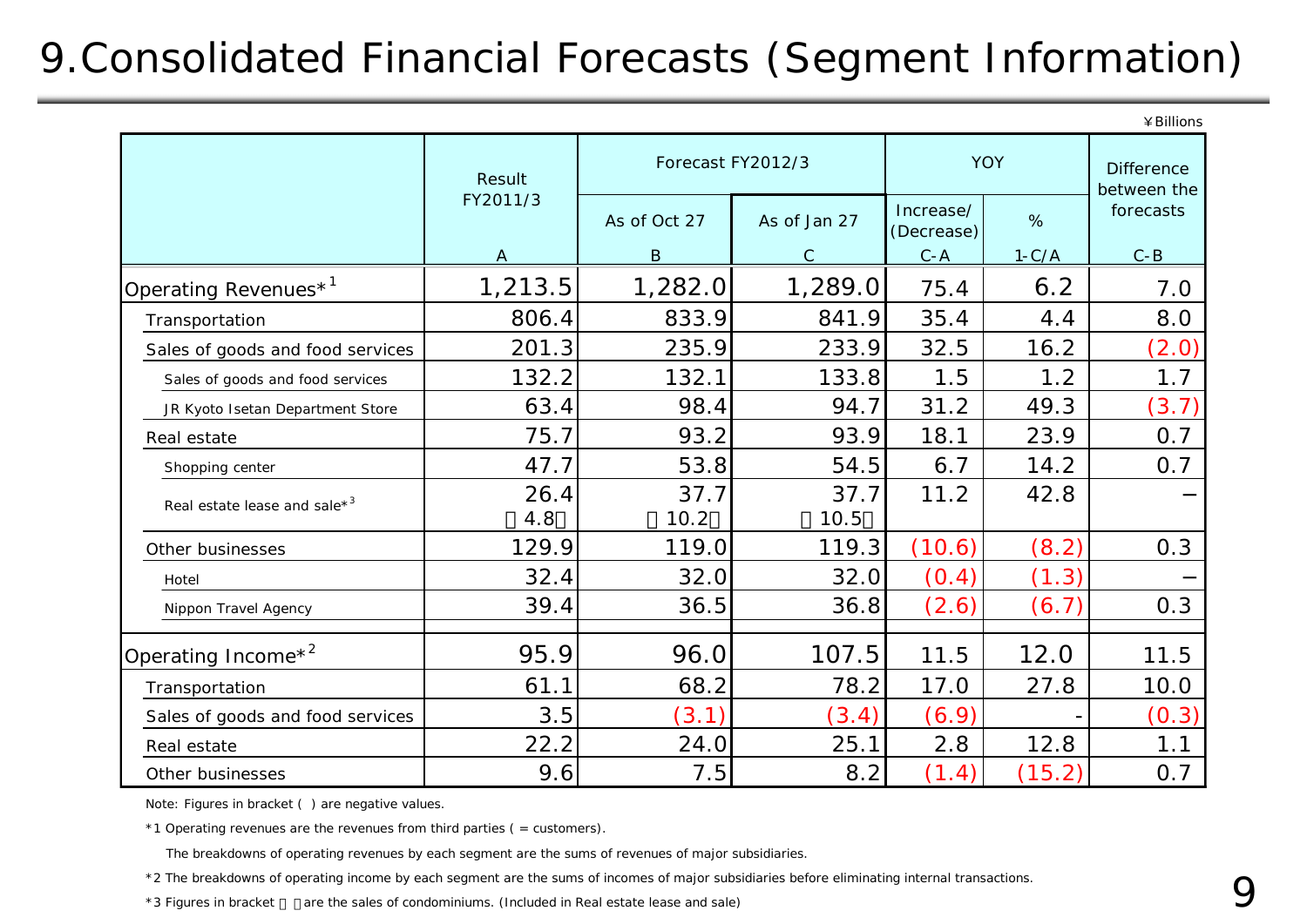#### 10. Consolidated Financial Situation

|                                                                                       | As of March 31,<br>2011<br>$\mathsf{A}$ | As of Dec 31,<br>2011<br>B | <b>Difference</b><br>increase/<br>(decrease)<br>$B-A$ |
|---------------------------------------------------------------------------------------|-----------------------------------------|----------------------------|-------------------------------------------------------|
| Assets                                                                                | 2,672.4                                 | 2,623.5                    | (48.9)                                                |
| <b>Liabilities</b>                                                                    | 1,951.1                                 | 1,889.3                    | (61.8)                                                |
| Net assets                                                                            | 721.2                                   | 734.1                      | 12.8                                                  |
| Balance of Long-term Debt and<br>Payables at the end of FY<br>Average interest rate % | 1,102.6<br>2.97                         | 1,098.1<br>2.92            | (4.5)                                                 |
| Shinkansen Purchase Liability<br>Average interest rate %                              | 322.9<br>5.46                           | 307.1<br>5.49              | (15.8)                                                |
| <b>Bonds</b><br>Average interest rate %                                               | 444.9<br>2.09                           | 454.9<br>2.07              | 10.0                                                  |
| Equity ratio (%)                                                                      | 25.8                                    | 26.8                       |                                                       |
| Net assets per share $(4)^*$ <sup>1</sup>                                             | 355,712.84                              | 3,630.97                   |                                                       |

\*1 The Company conducted a stock split on July 1, 2011, at a ratio of 100 ordinary shares for each ordinary share.

¥Billions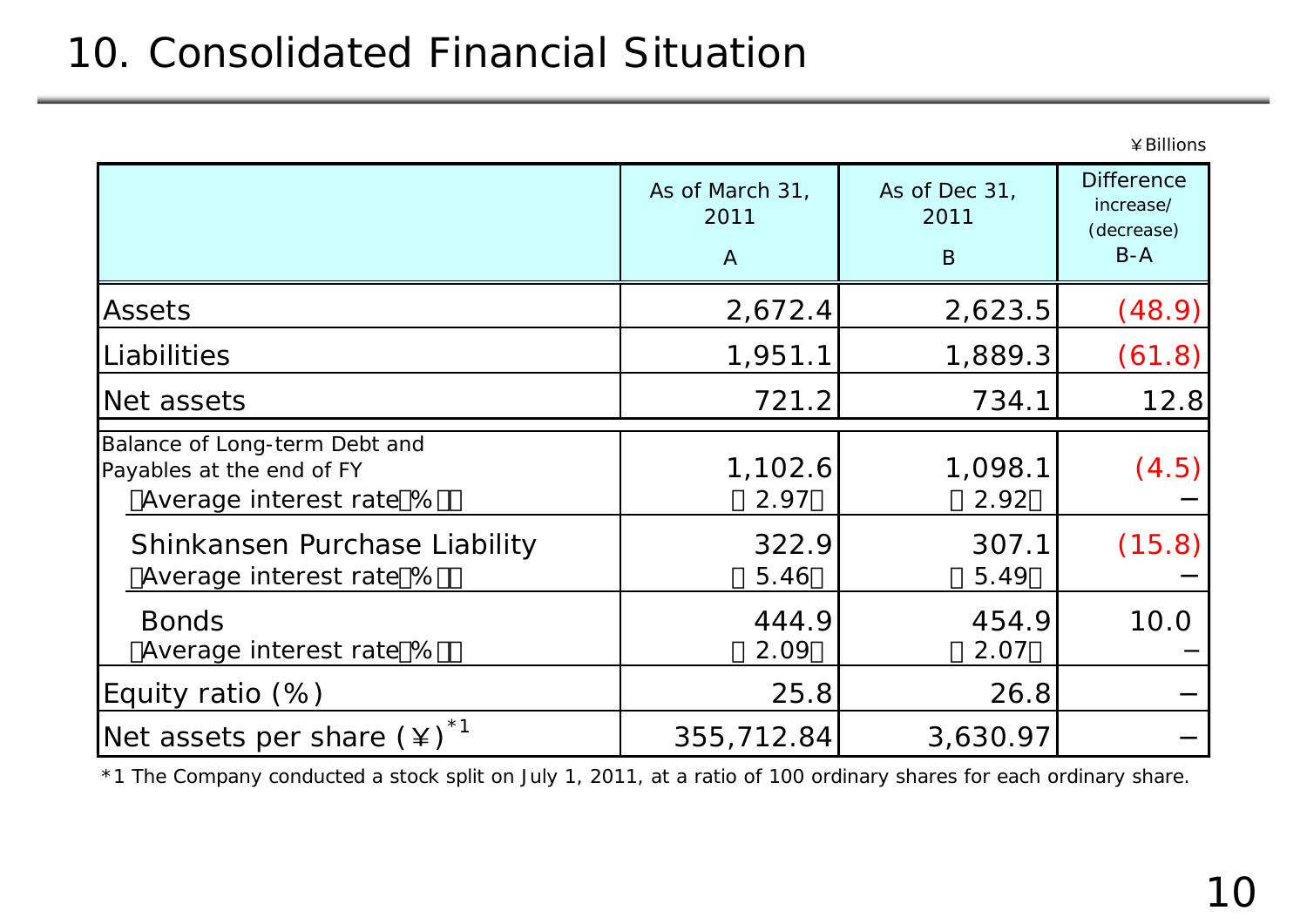|                                                     |                                                |                                                |                        | <b>Billions</b><br>Persons,       |
|-----------------------------------------------------|------------------------------------------------|------------------------------------------------|------------------------|-----------------------------------|
|                                                     | 9 months ended<br>Dec 31, 2010<br>12/31<br>4/1 | 9 months ended<br>Dec 31, 2011<br>12/31<br>4/1 | <b>Result FY2011/3</b> | Forecast FY2012/3<br>As of Jan 27 |
| ROA (%, Consolidated)                               | 3.9                                            | 3.8                                            | 3.7                    | 4.0                               |
| ROE (%, Consolidated)                               | 6.7                                            | 4.3                                            | 5.2                    | 4.1                               |
| <b>EBITDA</b> Consolidated *1                       | 211.8                                          | 224.9                                          | 246.8                  | 277.9                             |
| Depreciation (Consolidated)                         | 109.6                                          | 124.6                                          | 150.8                  | 170.4                             |
| Capital Expenditure<br>(Consolidated, own fund)     | 143.0                                          | 123.2                                          | 260.0                  | 205.0                             |
| Capital Expenditure<br>(Non-consolidated, own fund) | 111.1                                          | 85.1                                           | 208.5                  | 155.0                             |
| Safety related capital expenditure                  | 66.9                                           | 55.6                                           | 125.1                  | 96.0                              |
| Dividends per share $(*)$ <sup>2</sup>              |                                                |                                                | 8,000                  | 90                                |

\*1 EBITDA = Operating Income Depreciation

\*2 The Company conducted a stock split on July 1, 2011, at a ratio of 100 ordinary shares for each ordinary share.

|                                       | 9 months ended<br>Dec 31, 2010<br>12/31<br>4/1 |                  | 9 months ended<br>Dec 31, 2011<br>12/31<br>4/1 |        | <b>Result FY2011/3</b> |                                                                                                                                                                                                                                | Forecast FY2012/3<br>As of Jan 27 |        |
|---------------------------------------|------------------------------------------------|------------------|------------------------------------------------|--------|------------------------|--------------------------------------------------------------------------------------------------------------------------------------------------------------------------------------------------------------------------------|-----------------------------------|--------|
|                                       |                                                |                  |                                                |        |                        | Consolidated   Non-Consolidated   Consolidated   Non-Consolidated   Consolidated   Non-Consolidated   Consolidated   Non-Consolidated   Non-Consolidated   Non-Consolidated   Non-Consolidated   Non-Consolidated   Non-Consol |                                   |        |
| No. of employees at the end of period | 45,909                                         | 26,799           | 45,734                                         | 26,849 | 45,703                 | 26,705                                                                                                                                                                                                                         |                                   |        |
| Financial Expenses, net               | (24.9)                                         | (24.0)           | (24.4)                                         | (23.4) | (33.3)                 | (32.1)                                                                                                                                                                                                                         | (32.5)                            | (31.2) |
| Interest and dividend income          | 0.3                                            | 1.0 <sub>l</sub> | 0.3                                            | 1.1    | 0.4                    | 1.3                                                                                                                                                                                                                            | 0.4                               | 1.4    |
| Interest expenses                     | 25.3                                           | 25.1             | 24.8                                           | 24.6   | 33.7                   | 33.4                                                                                                                                                                                                                           | 32.9                              | 32.6   |